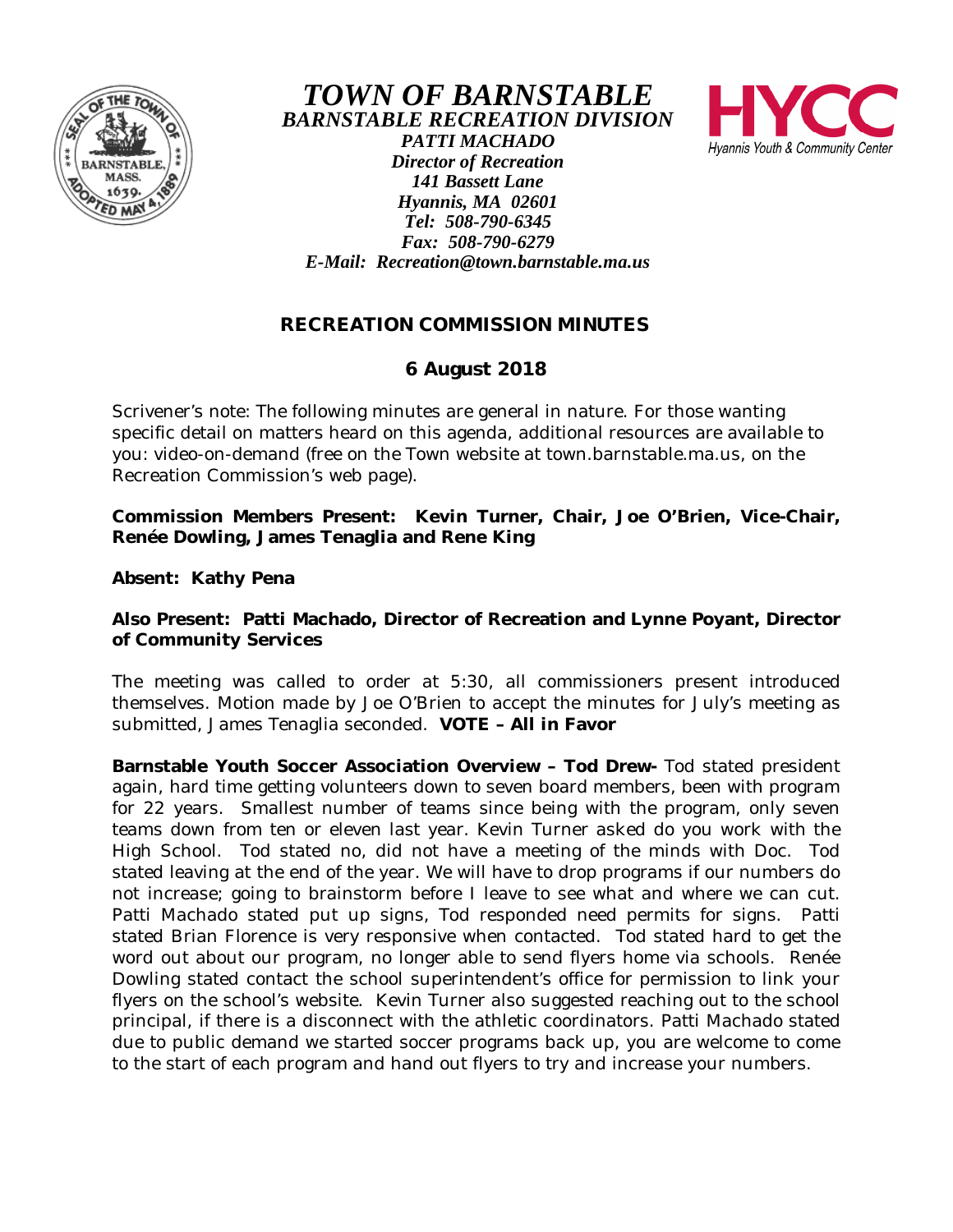- A. Administration
	- Osterville Tennis Courts Open a.
	- Annual Osterville Village Association Meeting August 15<sup>th</sup> 7pm Library  $\mathbf{b}$ . *i.* Discussion on Osterville Building
	- Lombard Field/Luke's Love Hoping to be done by Mid-September  $\mathbf{c}$ .
	- d. User Agreements Discussions
		- i. McKeon Park and Scarfile Field  $-$  Completed

 $\mathbf{A}$  and  $\mathbf{A}$  and  $\mathbf{A}$  and  $\mathbf{A}$  and  $\mathbf{A}$  and  $\mathbf{A}$  and  $\mathbf{A}$ 

- CPC \$700,000 for phase 1 1.
- ii. Beginning of Lowell Park
- **B.** Aquatics
	- a. Beach Blitz Soccer Tournament 8/4
	- b. Cape Cod Lifesaving Competition Craigville Beach August  $10^{th}$
	- c. Beach Sticker & Parking Pass sales are up
	- d. Aquatic Programs
		- i. Swim Lessons -
			- Swim Meet August  $3^{rd}$  Kalmus/Joshua's were this years champions 1.
			- Swim Carnivals August  $14^{th}$   $16^{th}$  $2.$ 
				- 8/14 Loop Beach & Hamblin's Pond
				- 8/15 Kalmus Beach & Wequaquet Lake  $\bullet$
				- 8/16 Dowses Beach & Joshua's Pond
		- ii. Sailing Lessons-

1. Dance  $-8/13$ 

- C. HYCC
	- Gym  $a<sub>1</sub>$ 
		- i. Open Gym
		- ii. Cape Cod High School Volleyball League Championship Game 6pm 8/13
		- iii. Cape Cod High School Girls' Basketball League- Championship Games 5 &  $6pm - 8/9$
		- iv. Cape Cod High School Boys' Basketball League Championship Games 7 & 8pm, - 8/9
		- v. Numerous Basketball Camps ASA Hoops, Hoop Group
		- vi. Jr. Celtics Basketball Clinic 8/4
	- b. Rinks
		- i. Cape Cod High School Boy's Hockey League
		- ii. Cape Cod High School Girl's Hockey League
		- iii. Various summer Hockey Camps Laura Stamm, Greg Carter, Pro Ambitious **Battle**
		- iv. Seashore Classic Figure Skating Competition CCSC
		- v. Cranberry Open Figure Skating Event 8/8-8/11-400 skaters from the East Coast  $-$  YSC
	- A. Recreation Programs
		- a. Fall Program Registration September  $5<sup>th</sup>$  Brochure will be in schools and ready August 29<sup>th</sup>
		- b. Skate Park Showdown Sundays
		- c. Leisure Program Talent Show 8/15 all day on the Village Green
		- d.Kids Day Jr. Police Academy and CSI Class lead the parade and have graduation
	- **B.** Youth Commission
		- 0 Charles books in Organization 1121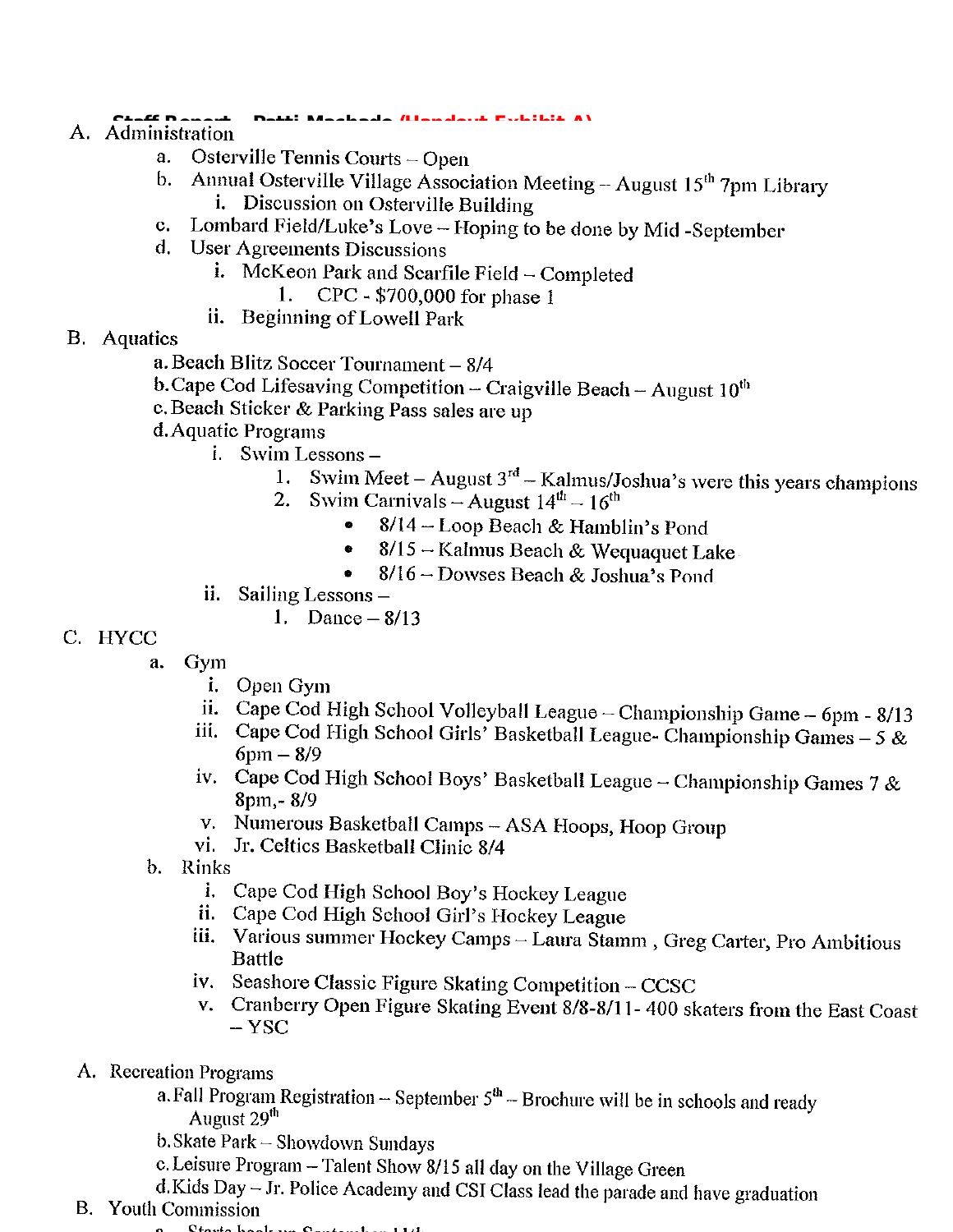**Recognition of Covell's Beach Staff – John Gleason, Assistant Recreation Director and Tim McGrath, Aquatics Coordinator-** John stated we have the lifeguards here this evening that were participants of the rescue at Covell's, Liz Ells and Victoria Richardson were unable to join us this evening. John stated staff works hard and trains regularly therefore when needed they were ready. John stated Tim McGrath is in charge of our lifeguards and does a wonderful job overseeing and training them. Tim stated Ethan noticed a girl in distress and activated the emergency action plan, closing the beach and water, removed the girl from the water and started CPR along with a beach patron who happened to be a physician's assistant while waiting for ems to arrive. Due to their quick action we had a happy ending after it was all said and done. Ethan Sirhal introduced fellow lifeguards Colleen Ellis, Halle Rudman and gate attendant Luka Powers who were all instrumental in the rescue. Patti Machado stated want to congratulate you all and this is a big deal. It is an honor and a pleasure that seventeen year old girl is still with us due to your hard work and training. Renée Dowling stated watched the action in person, it was seamless, and you looked very calm; proud to be here for this recognition. Joe O'Brien stated know all too well the training you go through, kudos for your training and teamwork. Commissioner's congratulated all.

**Liaison's Report –** Joe O'Brien stated Barnstable Little League ten and under all-star team has had a good run as of late; a couple of weeks ago they won the state championship in Braintree. Wish to have them in for recognition after they finish their run, hopefully they continue winning. James Tenaglia stated CPC is actively looking for projects; believe there is a Bolt-on software that can be used for maintenance that we could ask funding for to help with fields. Look at Osterville Bay project for fields. Also, do a tour of the fields. Patti Machado stated will talk to DPW regarding the software and John Gleason and I will look into this at the Nationals.

**Public Comment** – lady stepped to the podium (never identified herself) and asked when the field study would be completed and posted to the town's website for the public to review. Patti Machado stated we have not been given a date and suggested she contact Rob Steen at DPW.

## **Matter's Not Reasonably Anticipated by the Chair - None**

**New Business –** items for next month's agenda Barnstable Little League, Barnstable Youth Basketball and Community Service Award.

Motion made by Rene King to adjourn Renée Dowling second; **VOTE – ALL IN FAVOR**.

Public files are available for viewing during normal business hours \*\*Further detail may be obtained by viewing the video via Channel 18 On-Demand at http://www.town.barnstable.ma.us Respectfully submitted by **Michele Arigo**, Recreation Division